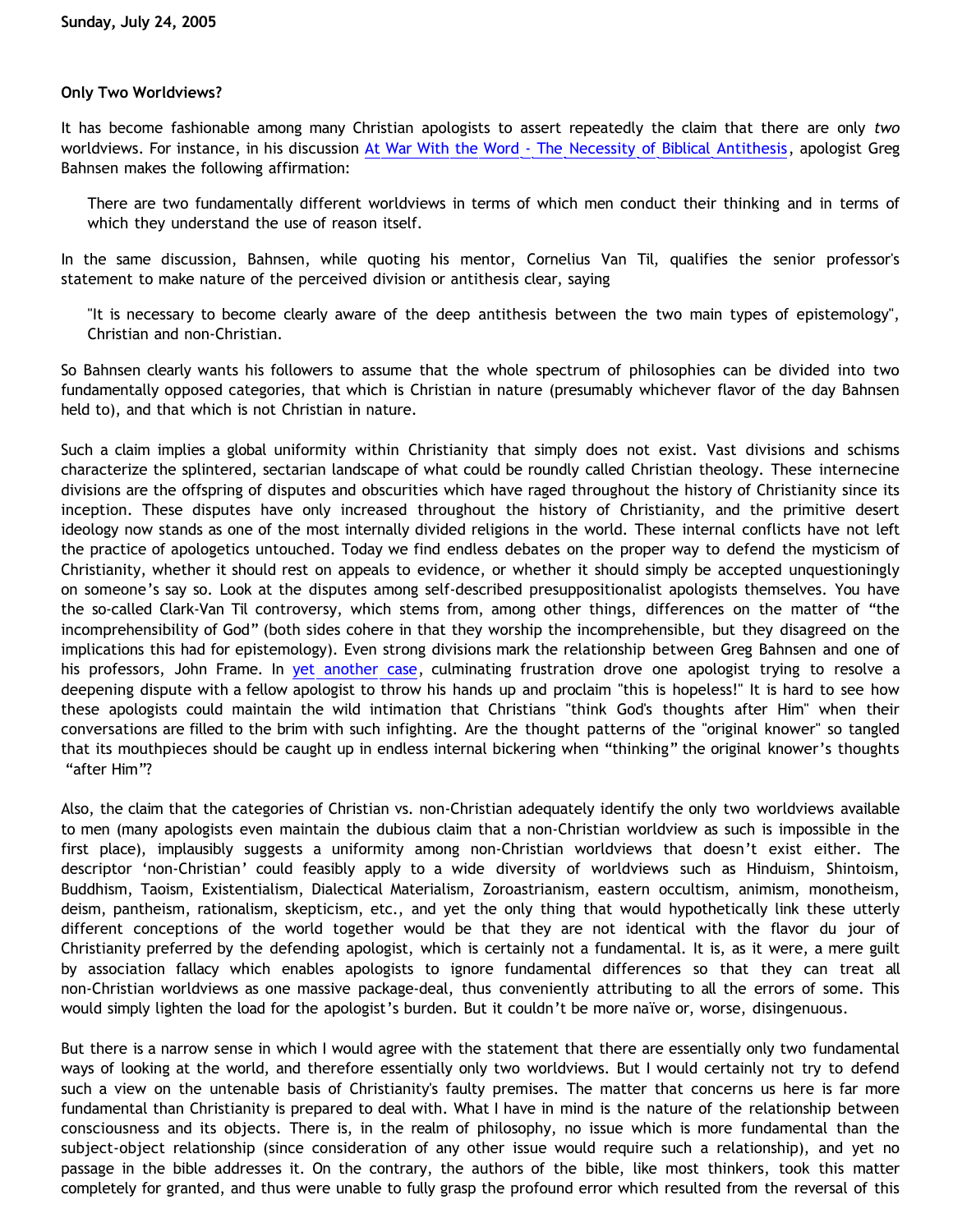relationship which roots the religious conception of the world. Even the so-called "transcendental argument for the existence of God," which pretends to be an "attempt to discover the preconditions of human experience" (1), nowhere deals with this fundamental relationship, even though without it there would be no experience to speak of.

If there are in essence only two basic conceptions of the world, there is the one which consistently holds to the primacy of existence principle, and then there is any version of the worldview which seeks to cheat this principle by assuming the primacy of consciousness (i.e., the primacy of the subject, the primacy of wishing). In other words, there is on the one hand Objectivism, which is the only worldview I know of that consistently and self-consciously builds upon the basis of the primacy of existence, and on the other hand there is any variant of subjectivism that the human mind can invent, such as Christianity. The former worldview is squarely premised on the objective orientation of the subject-object relationship. It is called *objective* because it recognizes and consistently holds to the fact that that the *object* of awareness holds metaphysical primacy over the *subject* of awareness. On this view, an object is what it is *independent* of consciousness. Anyone can confirm this by looking at any object and seeing whether or not it conforms to his wishes. Wishing is a conscious activity. But do wishes alter the objects we perceive? No, they do not. If I get my credit card bill and it's charging me \$500.00, will the amount that I owe suddenly drop to \$5.00 if I wish hard enough? No, it doesn't. Why? Because of the primacy of existence principle, i.e., the primacy of the object of awareness. Objectivism is the only worldview that consistently recognizes, understands and applies this principle throughout its teachings.

Contrast the objective orientation of the subject-object relationship with the opposite view: the primacy of consciousness. Primacy of consciousness means *primacy of the subject* in the subject-object relationship. This is the view of the world known as *metaphysical subjectivism*: it holds that the subject of awareness holds metaphysical primacy over the objects of awareness. On this view, things are what they are, not because they exist and have a nature independent of consciousness, but because the knowing subject wants them to be the way they are. This is the view that essentially says "wishing makes it so," granting to the subject of awareness the power to control its objects, to give them their nature, to cause them to obey commands, even to bring them into existence from nothing ("ex nihilo"). The subjective view of the world, which is the essence of religion, grants to consciousness a power which is not observed in nature. Such a power, far from what Michael Butler and other apologists might say, is not something that religious apologists innocently "discover" to be a precondition to man's experience (for indeed, such a power is precisely what we do *not* discover in conscious organisms or experience in our lives). Rather, it is something they have *imagined* to be the case, and most likely *want* to be the case, and on the basis of such preferences *stipulate* rather than "discover" that it must be the case. In such a way religion is not only the worldview which holds that wishing makes it so, the very methodology of its defenses is itself an expression of the view that wishing has such power as well.

So here we have two of the three necessary essentials for a rational worldview: the facts that there are things that exist (cf. "existence exists"), and that some entities (including man) have the ability to perceive those things (consciousness). These two facts – existence and consciousness – are the preconditions of man's *capacity* for experience. To make this experience *intelligible*, however, man requires a worldview which is consistently and self-consciously informed upon the primacy of existence principle identified above, which is the third essential necessary for a rational worldview. Rationality is the commitment to reason as one's only means of knowledge and his only guide to action. Reason itself is premised on the primacy of existence principle, for it recognizes that wishing doesn't make it so. A worldview which assumes that wishes have power over the objects of consciousness could only result in utter unintelligibility and absurdity, like a cartoon without reason or purpose, and thus can only short-circuit man's capacity for rationality.

Many Christian apologists have claimed that Christianity is an objective worldview; some even claim that objectivity is impossible without specifically Christian premises. Apologist Greg Bahnsen says that it is the Christian apologist who " defends the objective truth of the faith." (2) Likewise his mentor, Cornelius Van Til, says that Christians "must hold that *only the Christian theist has real objectivity, while the others are introducing false prejudices, or subjectivity*." (3) Another apologist, Douglas Wilson, in [a brief exchange with Farrell Till](http://www.reformed.org/apologetics/credenda-agenda/wilson-till.html) of [The Skeptical Review](http://www.infidels.org/library/magazines/tsr/), writes:

Objective and universal standards of reason, morality, and beauty simply cannot exist in your purely material world. You are fighting Christianity with borrowed Christian weapons.

Statements such as these clearly indicate that those making them think that objectivity is only possible on the basis of the Christian worldview. But it remains stubbornly unclear what these men meant by the terms 'objective' and ' objectivity'. These concepts are not to be found anywhere the bible, so the apologists had to get them from some source(s) outside the bible. But which source(s)? And what do they mean by it? What definitions do they assume when using these terms? Typically they leave the meaning of crucial terms such as these up to their readers' own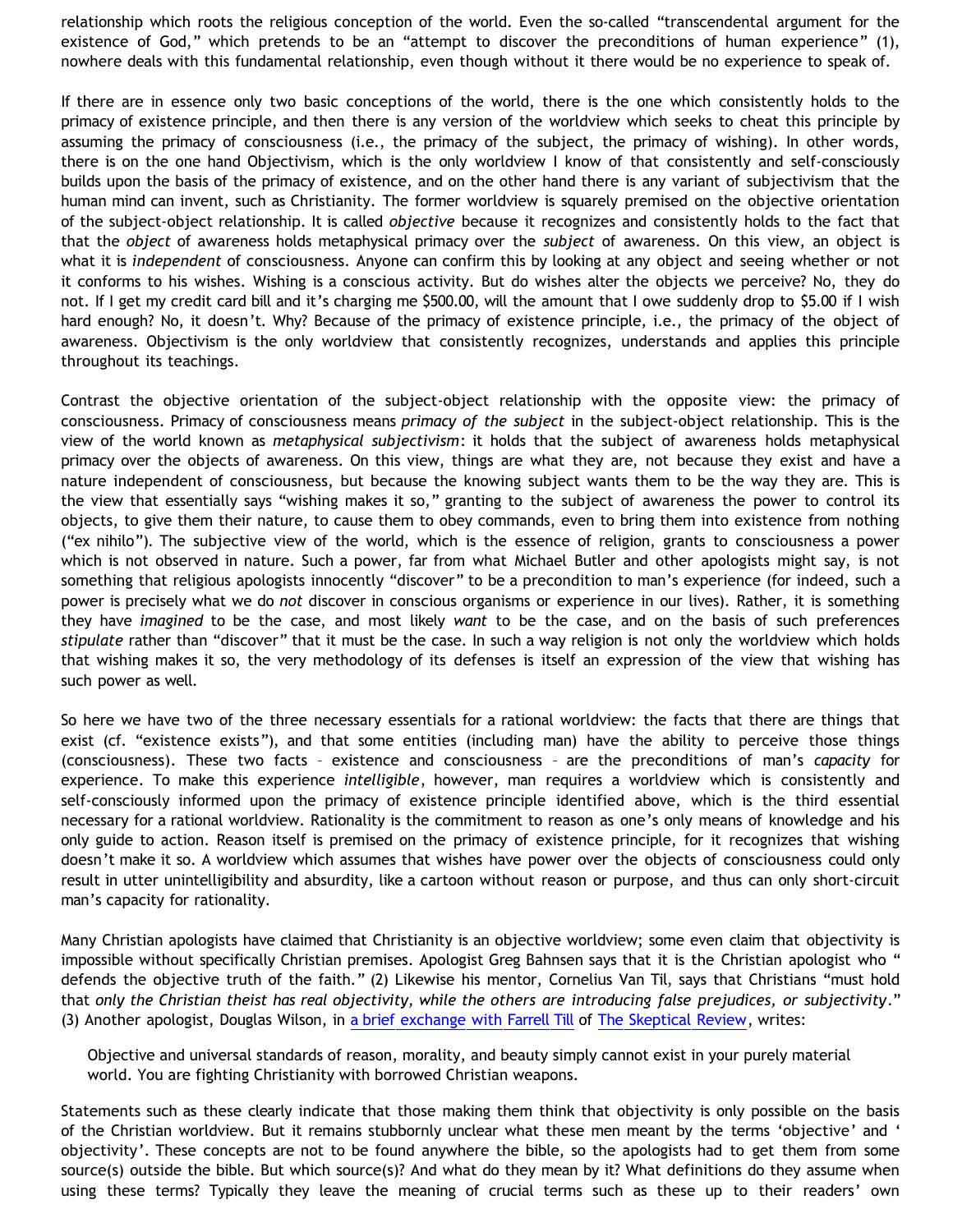assumptions. To compound the mystery of what Christians might mean by 'objective', we have statements like the following:

Because God exists, there is an objective reality -- a reality known and established by God... Christianity recognizes an objective worldview; the perspective of the Creator. (4)

Such statements make no sense, and even suggest that those making them have very little understanding of what Christianity teaches with respect to the subject-object relationship. We can know that Christianity is a form of subjectivism because it assumes the primacy of consciousness; and we can know that Christianity assumes the primacy of consciousness by looking at its core teachings. For instance, Christianity teaches that there exists a consciousness which created the universe. As the *subject* of consciousness, the Christian god is said to have spoken, or more accurately, *wished* the universe into existence. The universe, as the object of the Christian god's consciousness, allegedly conformed and continues to conform to the ruling wishes of the ruling consciousness. This is just one example from Christianity of the subject holding metaphysical primacy over its objects.

Another example of the primacy of consciousness in Christianity is found in the doctrine of miracles. A miracle is an event in which the ruling subject causes an object to act contrary to its nature by merely wishing. For instance, in Mark 6:48-49, we read of a man who enables himself to walk on unfrozen water because he wishes to do so. In John 2 we read of water being transformed into wine simply because he wants it to be wine instead of water.

Yet another example of the primacy of consciousness in Christianity is the doctrine of prayer. Prayer is the act of verbalizing one's own desires to the ruling subject and asking the ruling subject to conform reality accordingly. Many statements in the bible make it sound as if the believer should expect to get whatever he wants due to his faithfulness and prayers. For instance, Matt. 7:7 states "Ask, and it shall be given you." Matt. 18:19 has Jesus say, "if two of you shall agree on earth as touching any thing that they shall ask, it shall be done for them of my Father which is in heaven." In Matt. 21:22, Jesus is made to say, "And all things, whatsoever ye shall ask in prayer, believing, ye shall receive." John 14:13-14 amplifies these promises further by having Jesus say "And whatsoever ye shall ask in my name, that will I do, that the Father may be glorified in the Son. If ye shall ask any thing in my name, I will do it." A believer could presumably as that it not be true that Tokyo is a city in Japan, or that Greenland has less surface area than Iceland, and according to these statements, the believer could rightly expect reality to conform accordingly. A worldview couldn't get more subjective.

As a member of the large group of worldviews premised squarely on the primacy of the subject, Christianity is exemplary in its commitment to subjectivism. What Christian would say that there are things in the world which do not conform to the intentions of Christianity's ruling subject? Similarly, what Muslim would say that there are things in the world which do not conform to the intentions of Islam's ruling subject? What theist would say that his god as ruling subject does not have power to control objects at will?

With these points in mind, it should be clear that there are in fact two basic conceptions of the world. On the one hand, there is the objective view which recognizes that objects do not conform to the knowing subject. The worldview that is consistent to this principle is called Objectivism. On the other hand, there is any variety of views which fail to grasp the objective principle and thus systematically corrupt the knowing process by granting validity, however implicitly, to the assumption that the subject holds primacy over its objects. Examples of this latter type are found in any variant of mysticism, such as Christianity.

Footnotes:

(2) *Always Ready*, p. 127.

\_\_\_\_\_\_\_\_\_\_\_\_\_\_\_\_\_\_\_\_\_

(4) Darrow L. Miller, [Breaking the Web of Lies](http://www.gospelcom.net/uofn/kona/resources/worldview/worldviewdev.html)

by Dawson Bethrick

*posted by Bahnsen Burner at [3:30 PM](http://bahnsenburner.blogspot.com/2005/07/only-two-worldviews.html)*

<sup>(1)</sup> Michael Butler, "The Transcendental Argument for God's Existence," in Schlissel, Steven M., ed., *The Standard Bearer: A Festschrift for Greg L. Bahnsen*, p. 79.

<sup>(3)</sup> *Survey of Christian Epistemology*, quoted in Bahnsen, Greg, *Van Til's Apologetic: Readings & Analysis*, p. 519. Italics original.